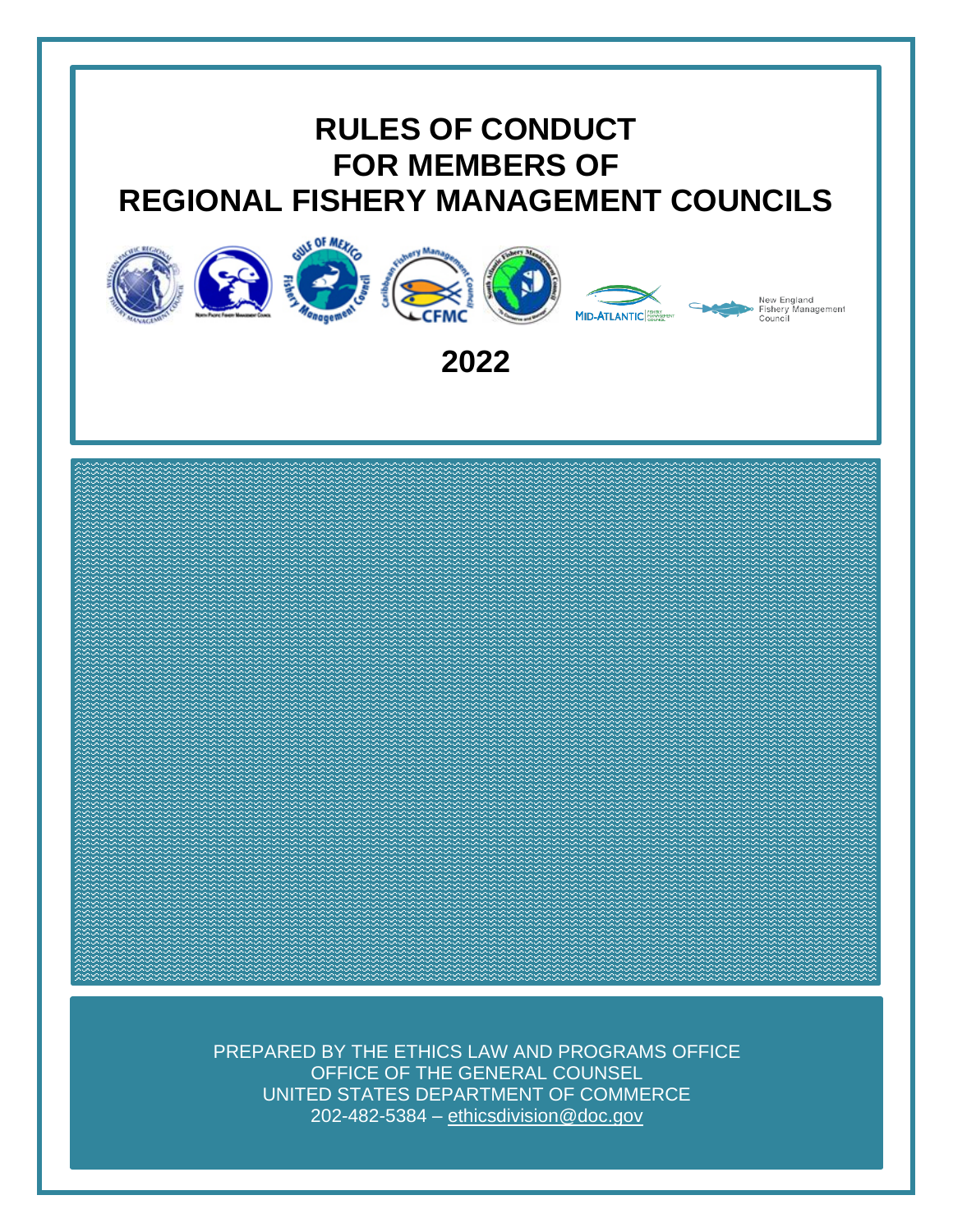# **RULES OF CONDUCT FOR MEMBERS OF REGIONAL FISHERY MANAGEMENT COUNCILS**

As a member of a Regional Fishery Management Council, you serve on behalf of the Government and are held to a high standard of conduct to ensure public confidence in the actions of the Council. The Fishery Management Councils were created by statute to provide a means for cooperation among the Federal Government, state governments, and members of the public with expertise in commercial and recreational fishing and conservation in the creation of fishing policy. Although all members are expected to honestly and conscientiously work toward the fishing policy that is best for the nation, your role on the Council may vary depending on whether you are a voting or non-voting member and whether you are a regular Federal employee, a state official, or a public member who was nominated by a governor and appointed by the Secretary of Commerce. In recognition of these varying types of service, the applicable conduct rules also vary.

Conduct rules cover financial conflicts of interest; misuse of Council resources; bribes and similar payments; and, for some members, limits on representing others before the Federal Government, both during Council service and after termination of such service. The specific rules that apply to each type of member–public member, Federal official and state government official–are summarized below.

# **AVAILABLE LEGAL GUIDANCE**

If you have a question about conduct rules or their application to a specific situation, you should seek guidance from the Regional Attorney of the National Oceanic and Atmospheric Administration assigned to provide advice to your Council.

You may also seek advice from an attorney in the Ethics Office of the Office of General Counsel, U.S. Department of Commerce, at 202-482-5384 or [ethicsdivision@doc.gov](mailto:ethicsdivision@doc.gov) or, if you are a Federal official, an ethics official from your agency.

If you are a state government official, you should seek advice from the state government office that administers your state's ethics rules.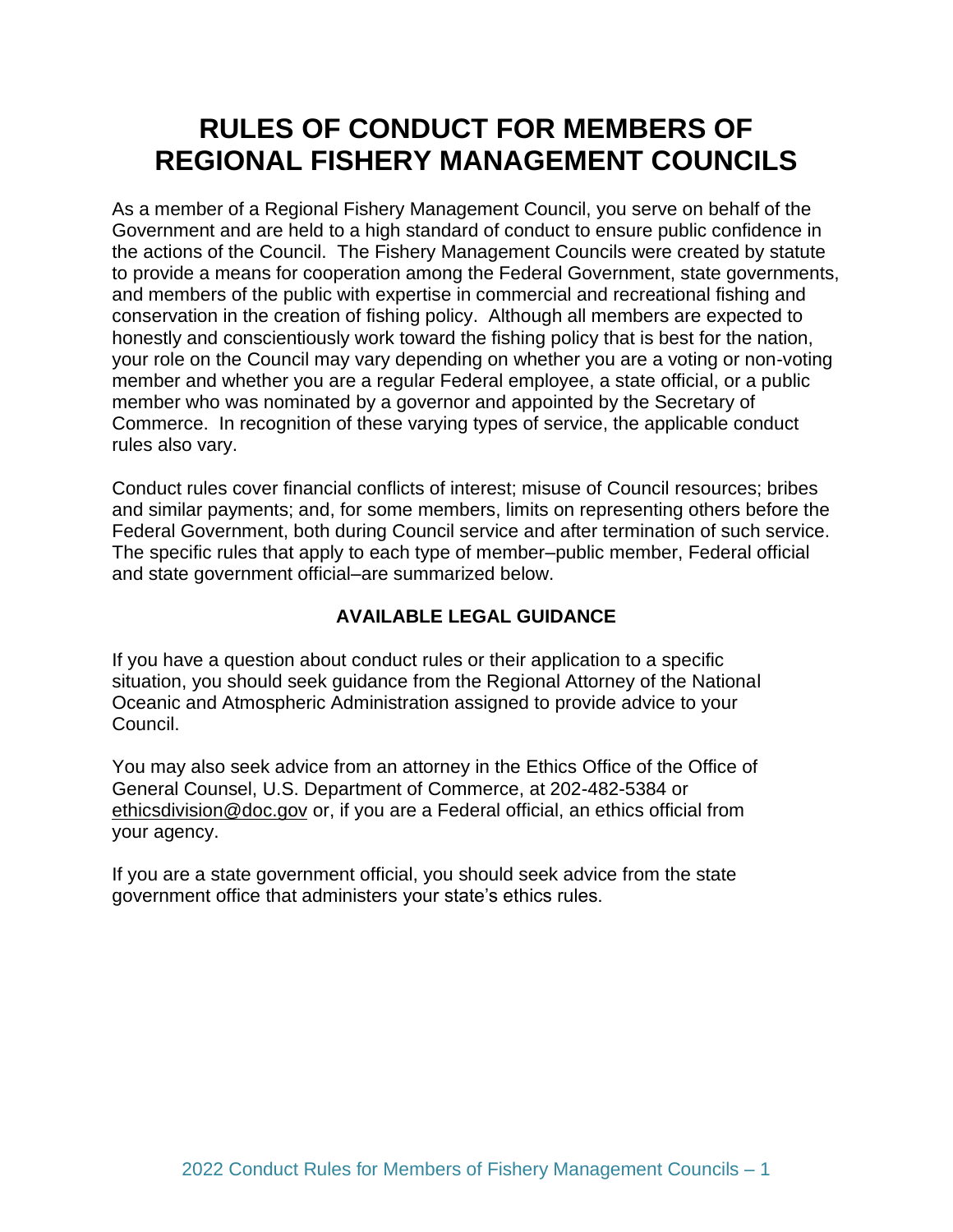# **RULES OF CONDUCT FOR PUBLIC MEMBERS**

If you serve as a public member of a Regional Fishery Management Council, you are considered a Federal employee for purposes of criminal conflict of interest statutes applicable to other United States Government employees. However, because of the unique nature of the Councils, which are composed of members of the public who have special expertise in fishing matters and who, in many cases, are from the commercial or recreational fishing industries, special ethics rules apply. For regular Federal employees, disqualification is usually the preferred method for avoiding a conflict of interest; however, for Fishery Management Councils, in order to allow full participation by members of the public with knowledge of and experience in fishing matters, the method chosen by Congress to deal with conflicts of interest is full public disclosure of fishing interests and a system of appointment that encourages a diversity of views. Nevertheless, as noted below, disqualification is required with regard to matters that will have a particular effect or a disproportionate effect on your financial interests relative to those of others in the fishing industry.

# **DISCLOSING FINANCIAL INTERESTS**

#### **Public Financial Disclosure Report of Fishing Interests**

You are required to report any interest in a "harvesting, processing, lobbying, advocacy, or marketing activity" on a Financial Interest Form–NOAA Form 88-195, "Statement of Financial Interests for Use by Voting Members and Nominees of Regional Fishery Management Councils." List on the report any financial or employment interest in a "harvesting, processing, lobbying, advocacy, or marketing activity" that is being or will be undertaken within any fishery over which the Council has jurisdiction; include the financial interests held by your spouse, minor child, partner, or any organization (other than the Council) in which you serve as an officer, director, trustee, partner, or employee.

#### **The Importance of Filing a Complete and Timely Form**

The financial interest forms are an integral part of the system for exempting you from certain provisions of a criminal conflict of interest statute, as explained below. If you do not file a complete, accurate, and up-to-date form in a timely manner, you may be required to refrain from participating in Council actions. If you participate in matters affecting a harvesting, processing, or marketing activity that was not properly disclosed, you may be subject to criminal penalties.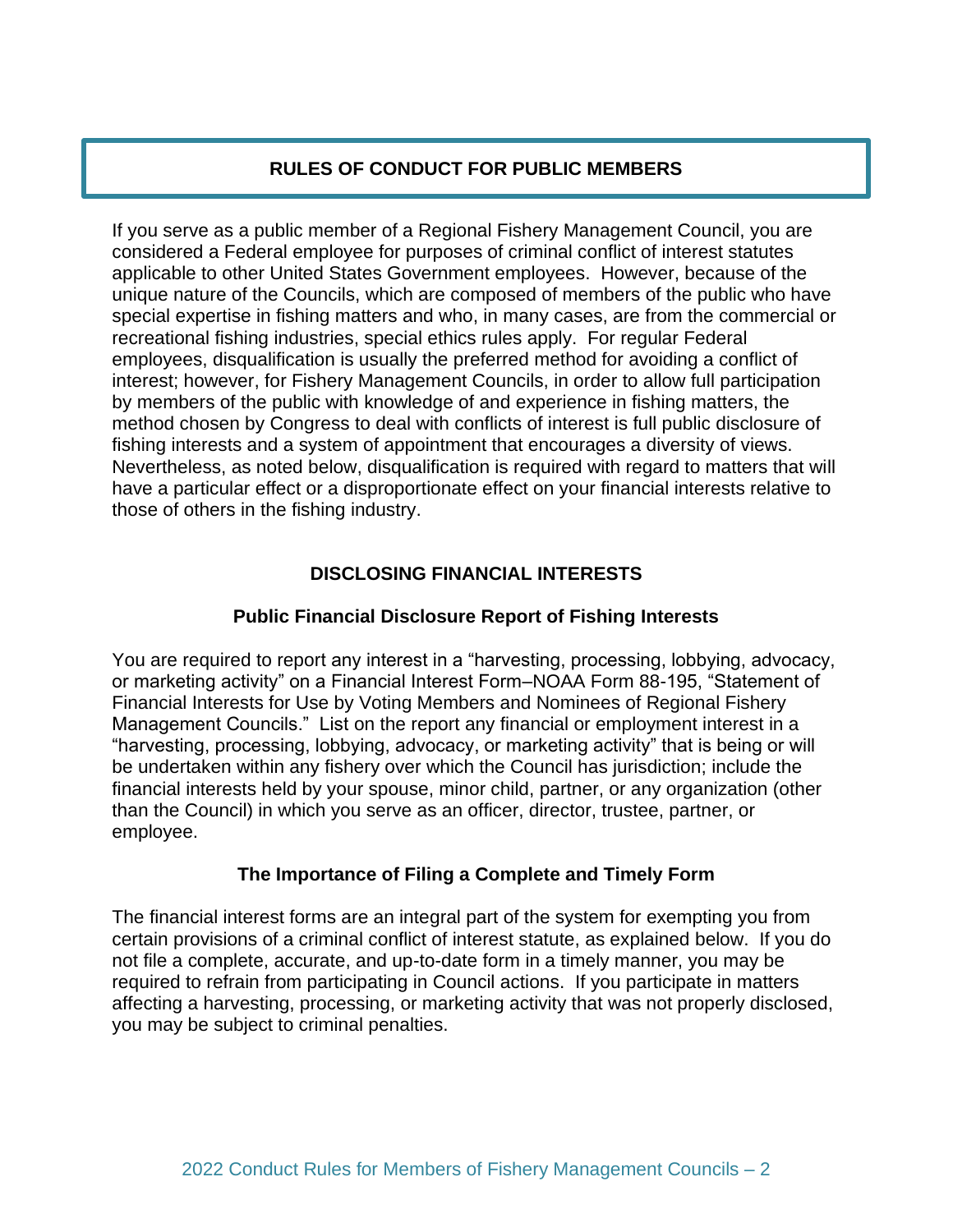# **Financial Interests to Report**

Report stock, equity, and ownership interests in any

- company or business engaged in a harvesting, processing, or marketing activity;
- fishing vessel engaged in a harvesting, processing, or marketing activity; or
- equipment company or company that provides other services to a harvesting, processing, or marketing activity in any fishery under the jurisdiction of your Council.

# **Employment Interests and Positions to Report**

Report employment with any

- company or business engaged in a harvesting, processing, or marketing activity;
- fishing vessel engaged in a harvesting, processing, or marketing activity;
- equipment company or company that provides other services to a harvesting, processing, or marketing activity; or
- firm providing consulting, legal, or representational services to an entity engaged in, or providing equipment or services essential to, a harvesting, processing, or marketing activity, including a firm engaging in lobbying or advocacy services in
	- any fishery under the jurisdiction of your Council; and employment with, or service as an officer, director, or trustee of, any
- association whose members include companies, vessels, or other entities engaged in harvesting, processing, lobbying, advocacy, or marketing activities in;
- a company providing services to harvesting, processing, or marketing activities in; or
- an organization engaged in lobbying or advocacy with regard to
	- any fishery under the jurisdiction of your Council.

# **FINANCIAL CONFLICTS OF INTERESTS**

#### **Basic Rule**

Generally, you are barred from participating personally and substantially in any matter as a Council member that will have a direct and predictable effect on your financial interests, or on the financial interests of your spouse, minor children, or general partners; or on an organization in which you serve as an officer, director, trustee, general partner, or employee; or on a person or entity with which you have an arrangement regarding future employment or are negotiating for future employment.

#### **Exemptions**

Because of regulatory exemptions, you are allowed to participate in a matter affecting your financial interests (or those of persons whose interests are attributed to you, as indicated above) if the interest is in the form of a security (stock or bond) publicly-traded on a United States exchange and:

• the value of your interests in all affected parties is \$15,000 or less;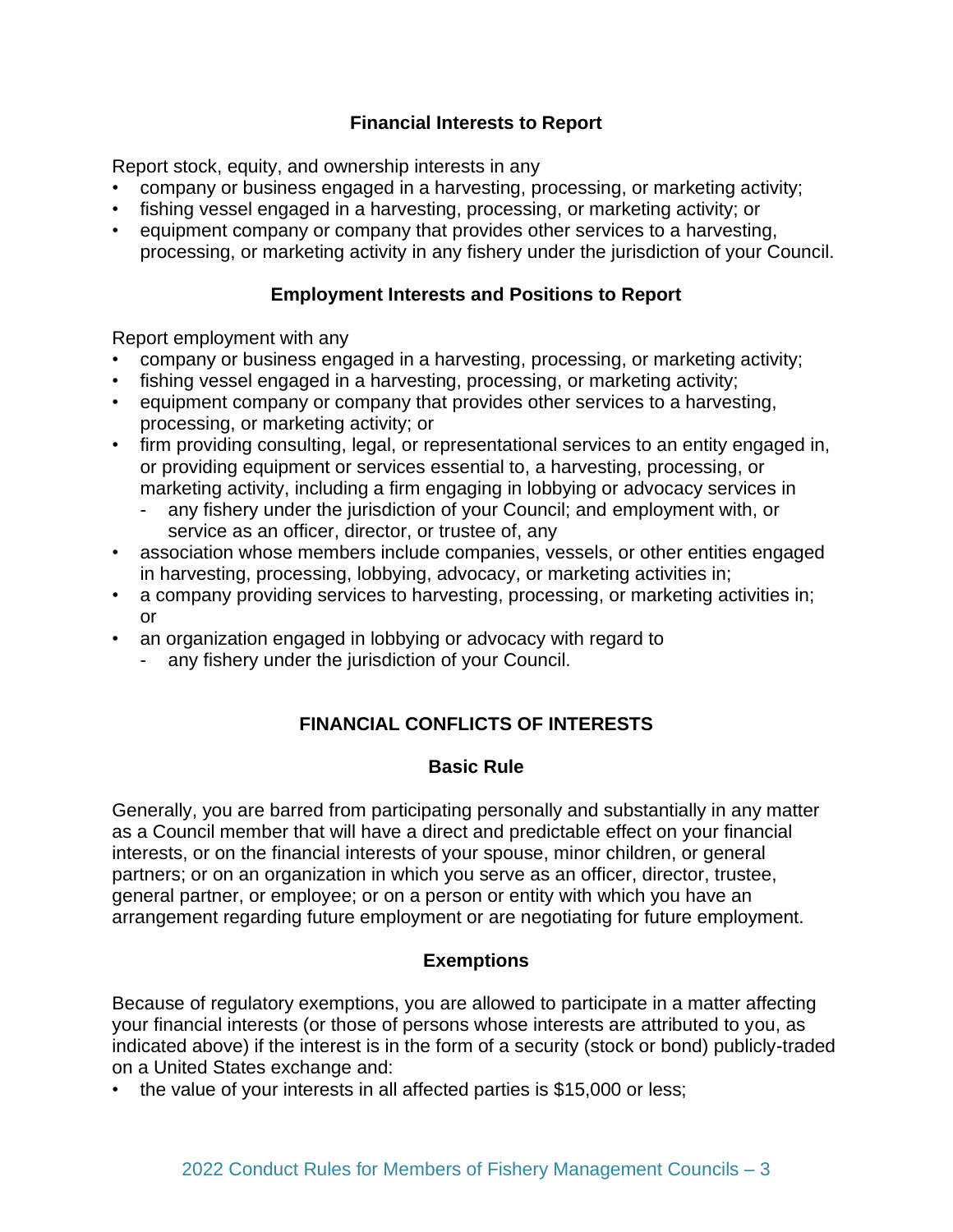- the value of your interests in a non-party regarding a particular matter involving specific parties that will affect the non-party is \$25,000 or less;
- the value of your interests in each affected company is \$25,000 or less and your interests in all affected companies is \$50,000 or less and the matter at issue is a broad policy matter (rather than a matter involving specific parties);
- the interest is held through a broadly-diversified mutual fund; or
- the interest is held through a mutual fund that focuses its investments in a specific industry sector or geographic sector and your interests in the fund (and in other sector-specific funds that focus investments in the same sector) is \$50,000 or less.

#### **Special Rules for Interests in Harvesting, Processing, Lobbying, Advocacy, and Marketing Activities**

Public disclosure, rather than disqualification, is the statutory method for a public member of a Fishery Management Council to resolve a potential conflict with regard to most interests in a fishery harvesting, processing, lobbying, advocacy, or marketing activity. Disqualification is not required, except with regard to two specific situations, as identified in the third point listed below.

# **Participation Permitted – No Disqualification**

You may participate fully as a Council member in a matter affecting your financial interests provided that:

- (1) the interest in question is in a harvesting, processing, lobbying, advocacy, or marketing activity;
- (2) the interest has been reported on a Financial Interest Form (NOAA Form 88-195); and
- (3) the matter at issue:
	- will not have an expected and substantially disproportionate benefit (see below) to your financial interest (or the financial interest of your spouse, minor children, or general partners; or any organization in which you serve as an officer, director, trustee, general partner, or employee) relative to the financial interest of other participants in the same gear type or sector of the affected fishery; and
	- is not a matter primarily of individual concern (see below).

# **Participation Prohibited – Disqualification Required**

You may not participate fully as a Council member on a matter:

- (1) that will affect your financial interests (or those whose interests are imputed to you) for which no exemption applies (see above);
- (2) in a harvesting, processing, lobbying, advocacy, or marketing financial or employment interest or activity that you have not reported;
- (3) in a harvesting, processing, lobbying, advocacy, or marketing activity that will have an excepted and substantially disproportionate benefit (see below) that will affect your interest (or those whose *interests are imputed to you* (see below)); or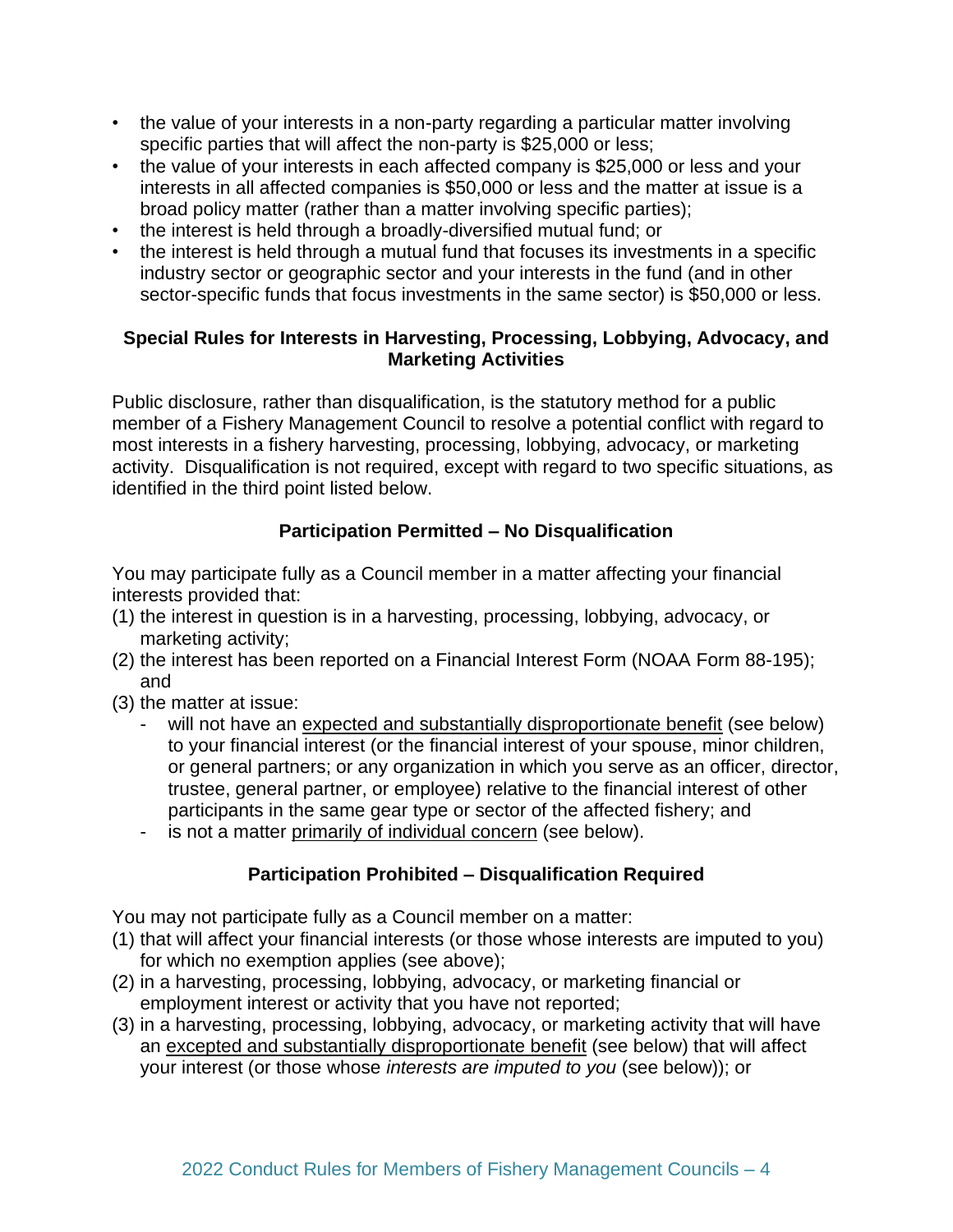(4) is a matter of primarily individual concern (see below) that will affect your interests (or those whose *interests are imputed to you* (see below)).

#### **Scope of Disqualification – Voting or Participating in Deliberations**

You may not vote on a Council decision that would have an expected and substantially disproportionate benefit to a harvesting, processing, lobbying, advocacy, or marketing interest you have reported. However, you may participate in deliberations of your Council and its committee regarding such a matter if you first notify the Council that you will not be voting on the matter and identify the financial interest that would be affected. You may not vote or participate in deliberations regarding a matter of primarily individual concern that will affect your interests (or those whose interests are imputed to you).

# **"Expected and Substantially Disproportionate Benefit"**

A Council action will have an "expected and substantially disproportionate benefit" to you if you (or those whose interests are imputed to you) have:

- a greater than 10% interest in the total harvest of the fishery (or the sector of the fishery that is under consideration by the Council);
- a greater than 10% interest in the marketing or processing of the total harvest of the fishery (or sector of the fishery); or
- full or partial ownership of more than 10% of the vessels using the same gear type within the fishery (or sector of the fishery).

(For purposes of this definition, interests of your spouse, minor children, general partners, non-Federal employers, and entities with which you are seeking employment and any organization in which you serve as an officer, director, or trustee are imputed to you.)

The percentage of interest will be determined with reference to the most recent fishing year for which information is available, except that for fisheries in which Individual Fishing Quotas (IFQs) are assigned, the percentage of IFQs assigned will be determinative.

If you believe that these provisions require your disqualification from a matter, you may announce your disqualification at any time before the vote on the matter. If you have any question regarding the application of the rules to your situation, you may seek advice from the NOAA Regional Attorney who advises your Council (or an attorney in the Ethics Law and Programs Division of the U.S. Department of Commerce). If you would like a determination as to whether an interest requires your disqualification, you may seek such a determination from the NOAA Regional Attorney who advises your Council using the procedures set forth below. (See below for procedures for determining when this definition applies.)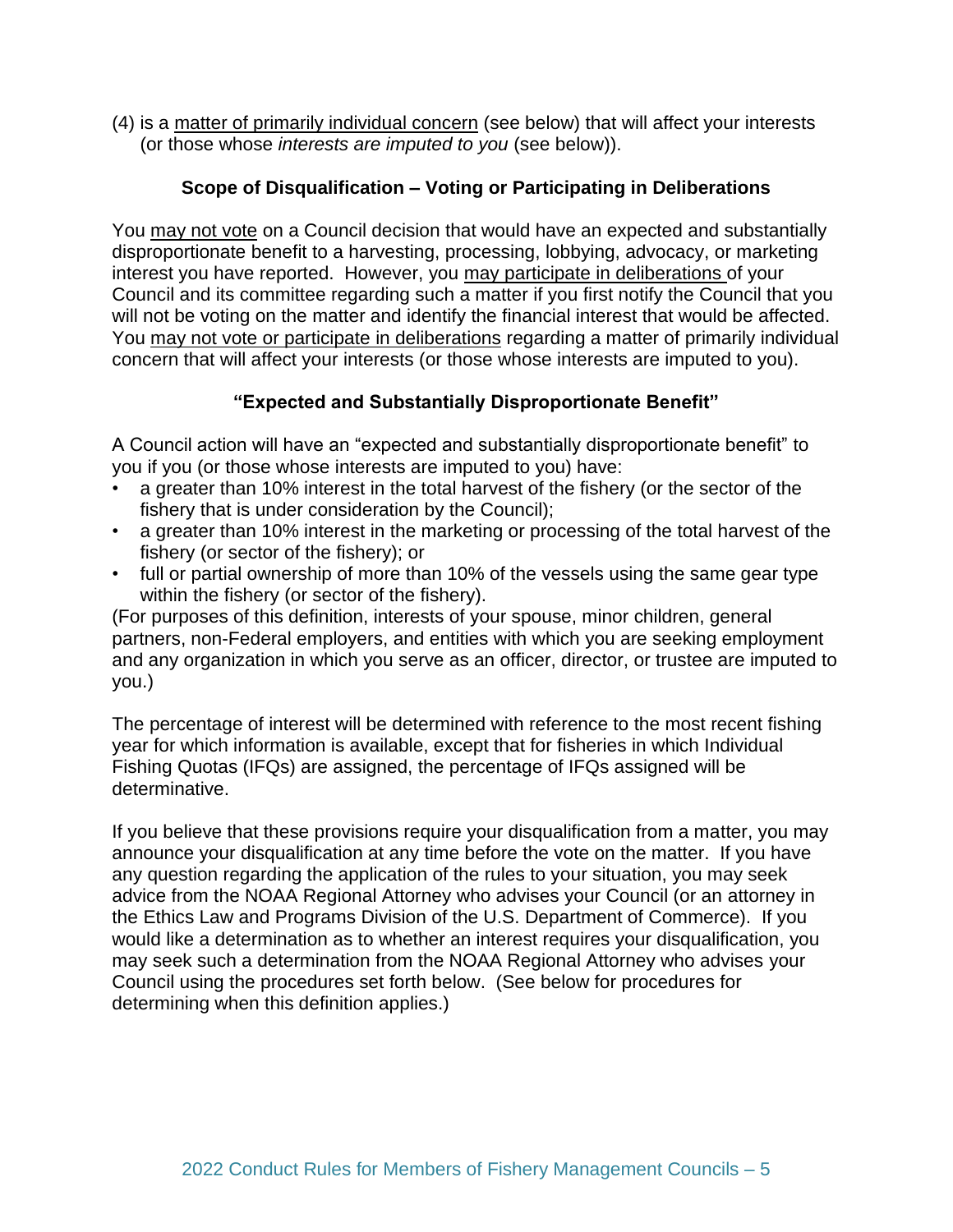#### **"Imputed Interest"**

An interest imputed to you is a financial interest of your spouse, minor child, or general partner; a non-Federal employer; an organization in which you serve as officer or director or trustee; or anyone with whom you have an employment agreement or are negotiating for employment.

#### **"Matters of Primarily Individual Concern"**

"Matters primarily of individual concern" are those matters that affect a small number of identified, or easily identifiable, parties, rather than broad policy matters affecting many entities. For example, a contract between your Council and a company would be a matter primarily of individual concern; thus, you would be disqualified from participating in any Council action regarding the contract if you had stock in the contractor or were employed by the contractor, even if the company was listed on a Financial Interest Form. A Fishery Management Plan would usually be considered a broad policy matter, rather than a matter primarily of individual concern. However, if a fishery had only a few active vessels, a Fishery Management Plan regarding that fishery would be a matter primarily of individual concern and you would be required to disqualify yourself from participating in matters concerning the Plan if you owned one of the vessels.

#### **Procedures for Determinations Regarding an "Expected and Substantially Disproportionate Benefit"**

You may ask for a determination as to whether a matter will have an "expected and substantially disproportionate benefit" to you (or those whose interests are imputed to you) from the NOAA Regional Attorney assigned to advise your Council (or another attorney designated by NOAA). The NOAA Regional Attorney may also make such a determination on his or her own initiative. Neither you, nor another Council member, nor a member of the public may initiate a procedure regarding another Council member. However, you may provide written and signed information to the NOAA Regional Attorney indicating that initiation of such a procedure may be appropriate.

You should make a request for a determination:

- within a reasonable time before the Council meeting at which the matter at issue will be addressed or
- during the Council meeting before the vote on the matter at issue.

You should make a request for a determination as far in advance of the Council meeting as possible in order to provide the NOAA Regional Attorney sufficient time to thoroughly examine and consider available information.

A NOAA Regional Attorney who receives reliable and probative written and signed information prior to a Council meeting relating to a disqualification determination will announce at the beginning of the meeting the receipt of such information, the nature of the information, and the identity of the person providing the information (or during a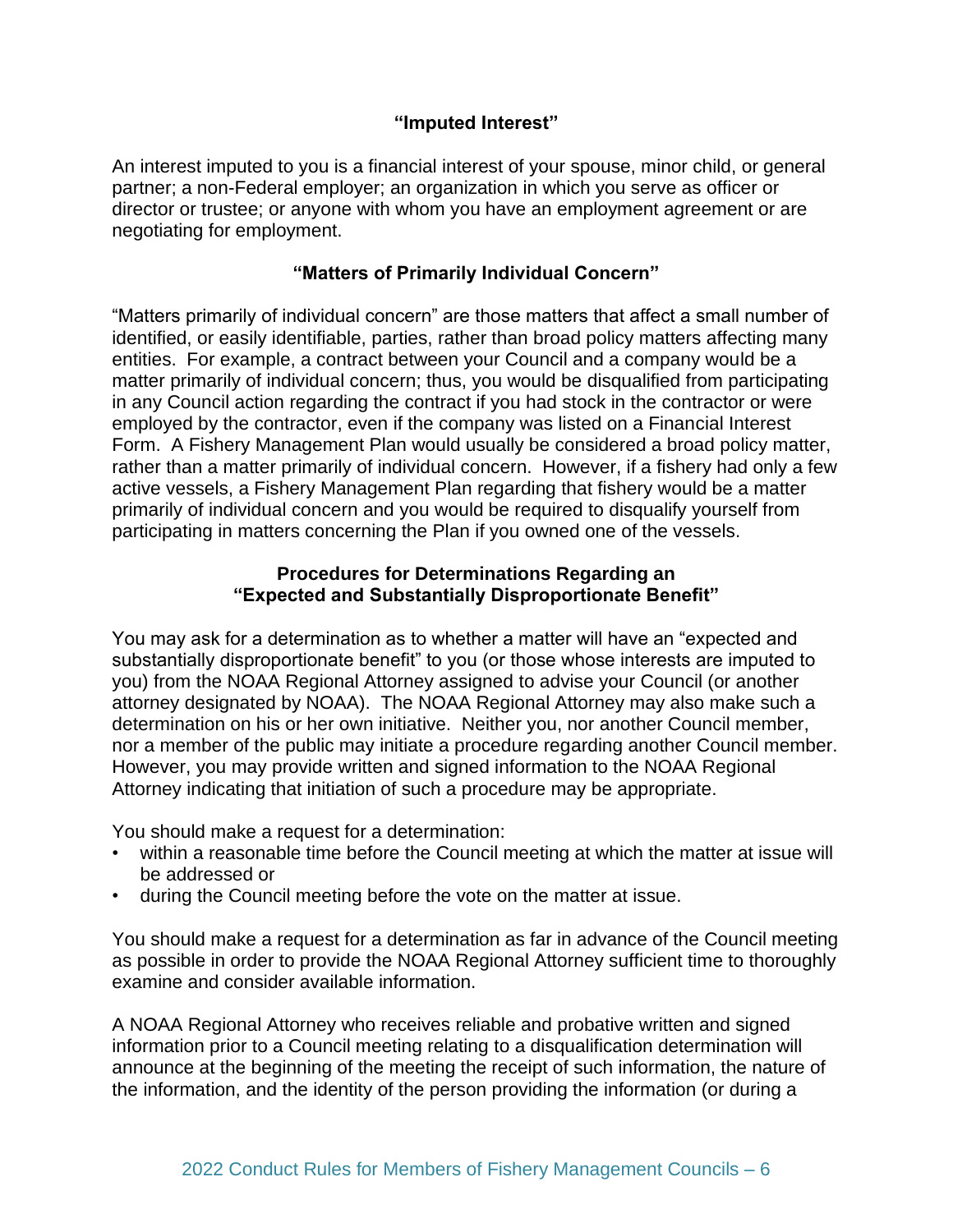Council meeting if the issue could not reasonably have been anticipated prior to the meeting). This announcement will be made during the meeting if reliable and probative information is received after the beginning of the meeting.

If the Regional Attorney determines that you may not vote on a matter because it will have an expected and substantially disproportionate benefit to you (or anyone whose interests are imputed to you), you may not vote on the matter, but you may state for the record how you would have voted. You may also fully participate in deliberations and discussions regarding the matter (after notifying the Council of your disqualification and after identifying the financial interest that would be affected).

If you disagree with a determination by a Regional Attorney regarding yourself or any other Council member, you may file a written request with the NOAA General Counsel for review of the determination. Such a request must be received within ten days of the determination. A reversal of the determination will not affect any Council vote that has already been taken. However, the decision by the NOAA General Counsel may provide useful guidance regarding future Council actions.

#### **BRIBES AND SIMILAR PAYMENTS**

You may not accept anything of monetary value in exchange for taking an action as a Council member or failing to take an action as a Council member, other than payments from the United States Government in connection with your Council service. This restriction is based on the Federal criminal statute against bribery, 18 U.S.C. § 201.

In addition, Council rules specify that you may not pay, offer, promise, solicit, or receive from any person, firm, or corporation a contribution of money or anything of value in consideration of support or the use of influence in obtaining for any person any appointive office, place, or employment under the Council.

# **CONTACTING THE FEDERAL GOVERNMENT ON BEHALF OF OTHERS**

You are subject to some restrictions on representing others before the United States Government and from receiving payments based on the representational activities of others. "Representing" others includes serving as an agent or attorney or, if paid, making any communication to influence Government action, on behalf of someone other than yourself to a Federal agency or a Federal court. The restrictions apply only to matters involving specific parties—matters in which there are named parties, such as contracts, grants, law suits, and license applications. The restrictions do not apply to broad policy matters or Government actions in which parties are not specifically named, such as regulations, legislation, and, in most cases, fishery management plans.

#### **Council Members Who Serve for 60 Days or Fewer in a 1-Year Period**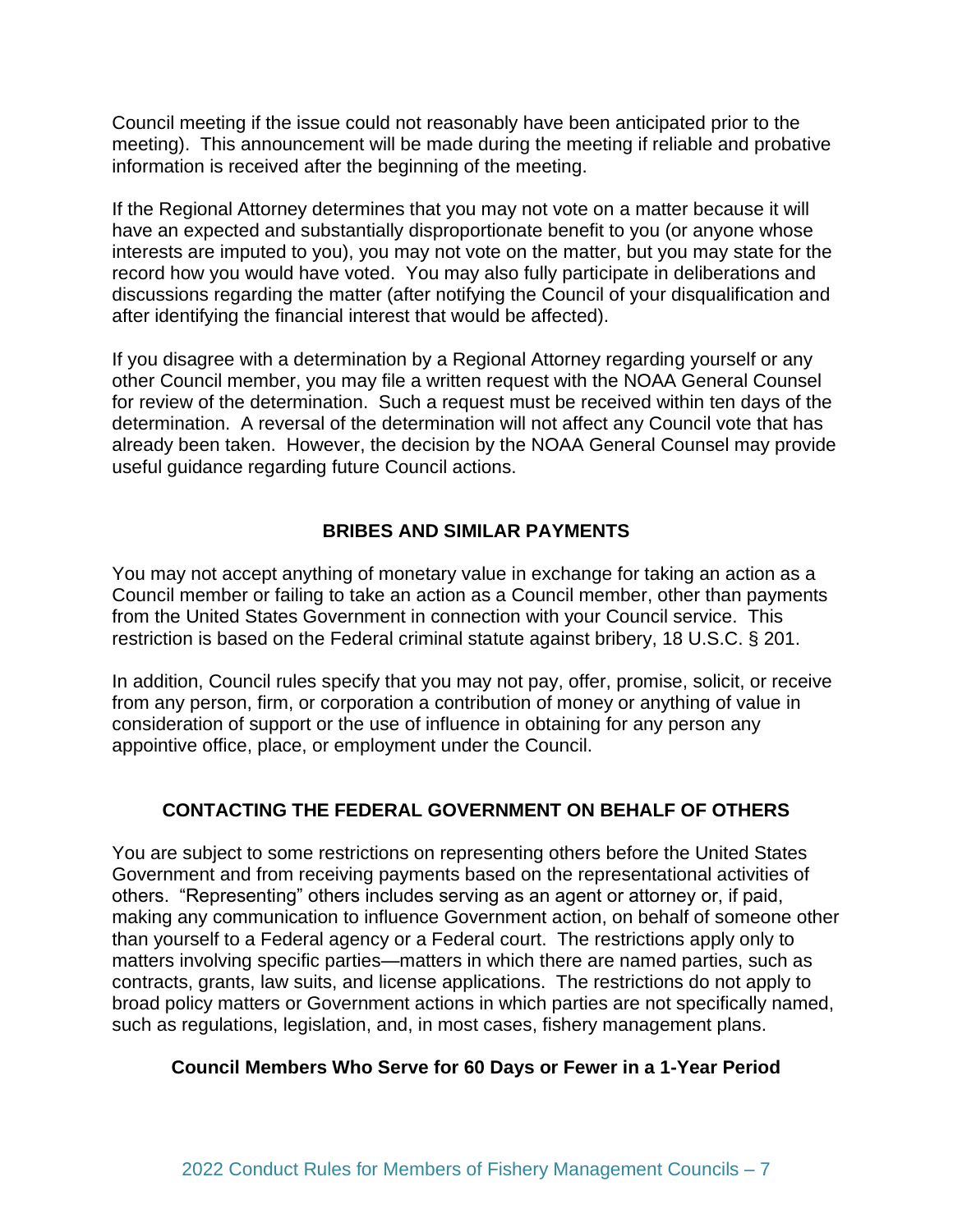If you serve for 60 or fewer during a 365-day period, you may not:

- represent anyone before a Federal agency or Federal court concerning a particular matter involving specific parties on which you participated as a Council member or
- receive compensation (such as through a partnership distribution) for the representational activities of others regarding such matters.

#### **Council Member Who Serve for More than 60 Days in a 1-Year Period**

If you serve for 61 to 130 days during a 365-day period, you may not:

- represent anyone before a Federal agency or Federal court concerning a particular matter involving specific parties that was pending before your Fishery Management Council, even if you did not personally participate in the matter or
- receive compensation (such as through a partnership distribution) for the representational activities of others regarding such matters.

If you serve for more than 130 days in a 365-day period, you are subject to additional restrictions. Contact a Commerce ethics official for guidance on the applicable rules.

#### **MISUSE OF COUNCIL RESOURCES, INFORMATION, AND INFLUENCE**

Council resources, like all Government resources, may only be used for official Government activities. This applies to use of supplies, equipment, staff time, and services, including long-distance telephone and fax services. You also have an affirmative duty to protect and preserve Council property.

You also must be careful not to disclose or use any nonpublic information that you learn in the course of your service to the Council, until such time as the Council or the Department of Commerce has authorized release of the information.

Furthermore, you may not use your position as a Council member or any authority you have as a Council member for personal purposes. You may not refer to your Council position in furtherance of private activities or use your Council title on personal stationery or on business cards used for non-Council activities.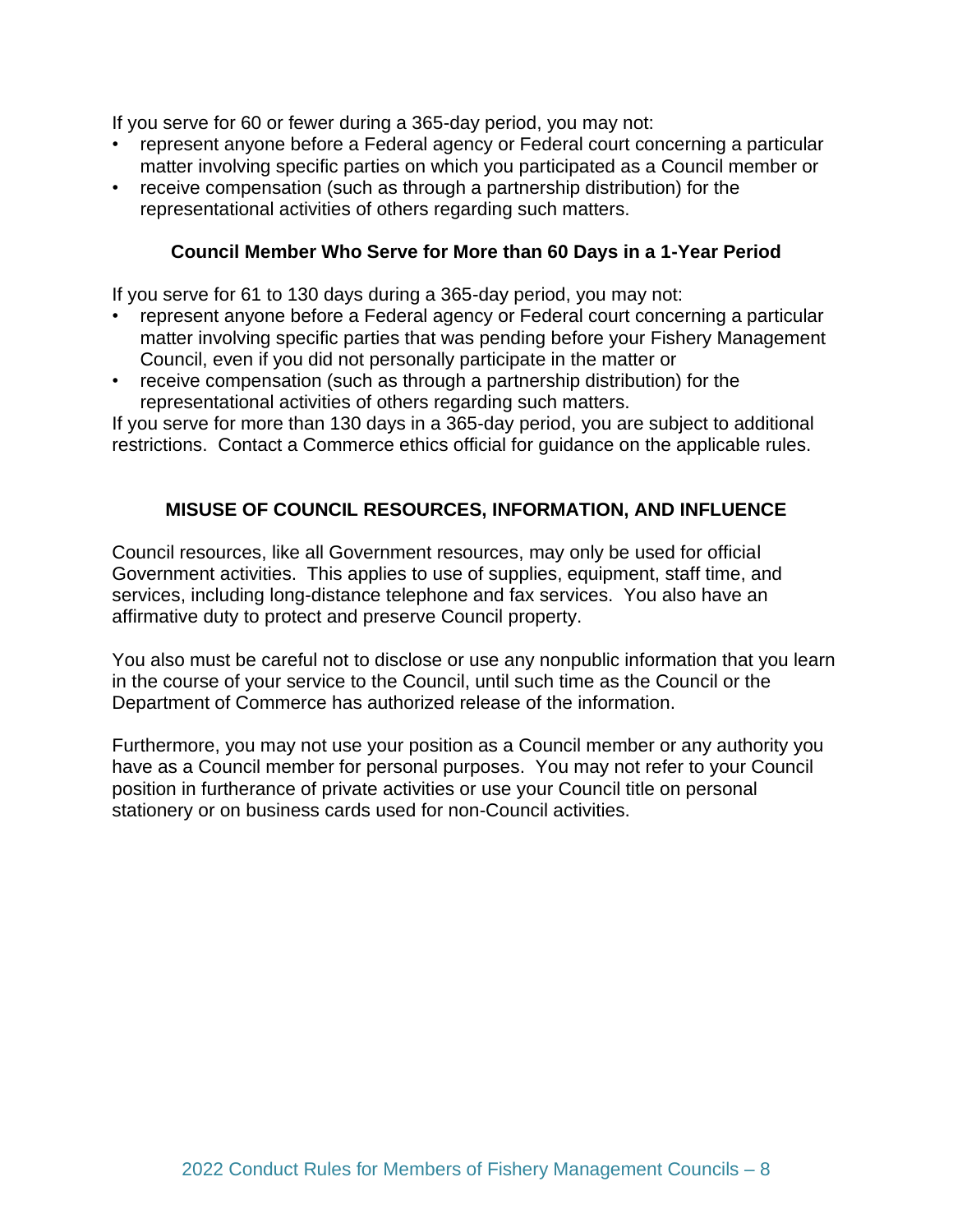#### **RULES THAT WILL APPLY AFTER LEAVING COUNCIL SERVICE**

There are a few restrictions that will apply to you even after you terminate your service with a Fishery Management Council; these concern contacting the United States Government on behalf of others and using nonpublic information.

#### **Contacting the Federal Government**

After you leave Council service, you will be barred from communicating with any Federal agency or Federal court on behalf of someone else concerning a particular matter involving specific parties with the intent to influence Government action if you participated personally and substantially in the matter as a Council member. Note that this is similar to the restriction described above that applies while you serve on the Council. You will also be barred for two years after leaving Council service from representing anyone before any Federal agency or Federal court concerning a particular matter involving specific parties in which you did not personally participate, but which was under your "official responsibility," during your last year of your term of service, which would include any specific-party matter pending before the Council during that period.

#### **Disclosure and Use of Nonpublic Information**

You will continue to be restricted after leaving Council service from disclosing or using nonpublic information you obtained through your Council service that is protected by statute, until its release has been authorized by the Council or the Department of Commerce.

# **GENERAL CONDUCT RULES**

In addition to the above rules, Council conduct regulations provide that you may not engage in criminal, infamous, dishonest, notoriously immoral, or disgraceful conduct.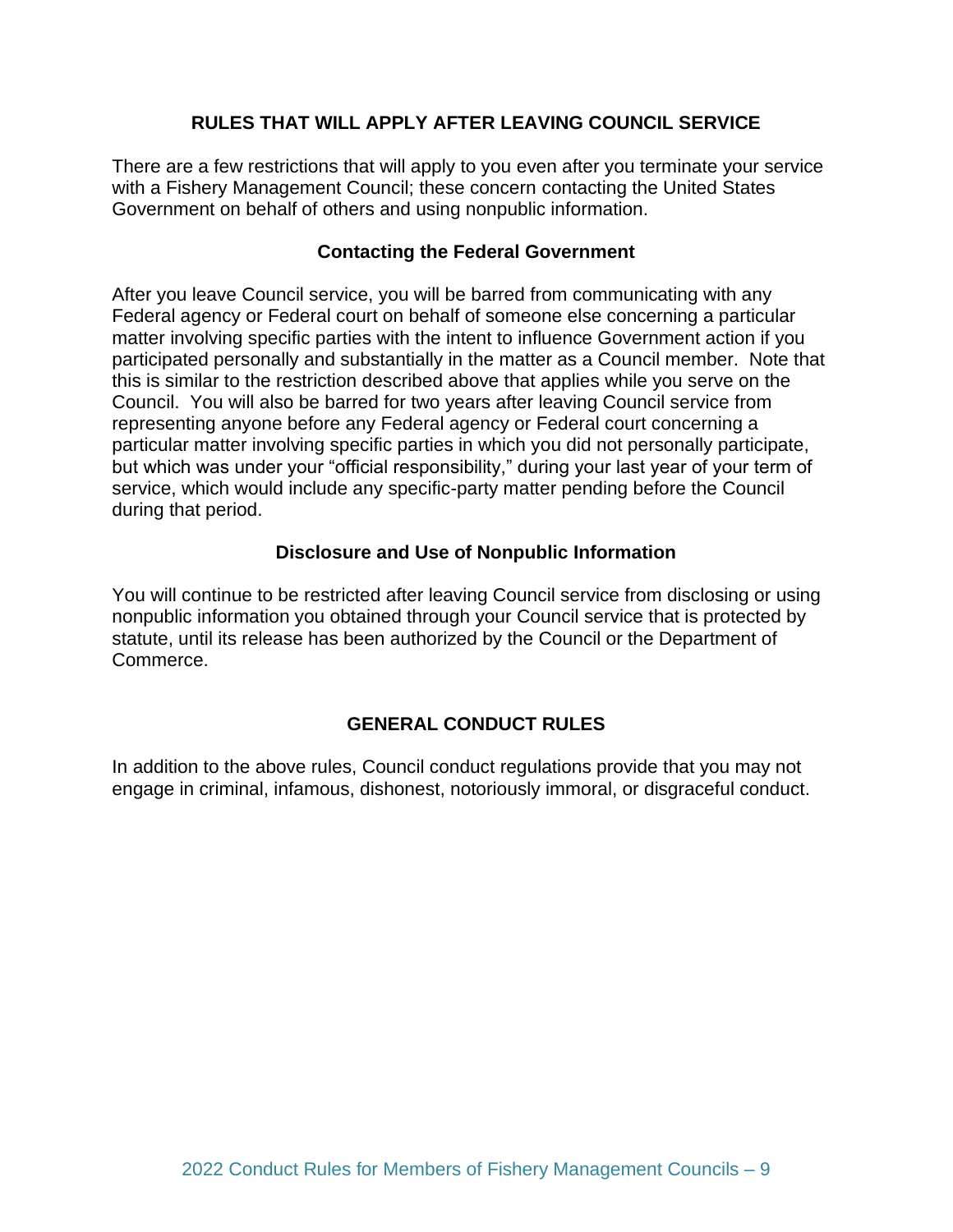# **RULES OF CONDUCT FOR FEDERAL OFFICIALS**

If you serve on a Fishery Management Council as a regular Federal Government employee or officer, your service is considered part of your Government duties and you are subject to all of the same conflict of interest statutes and ethics regulations that apply regarding performance of any of your other Government tasks.

# **CONFLICT OF INTEREST STATUTES**

Although you are subject to all the conflict of interest statutes, of particular relevance to service on a Fishery Management Council is the statute, 18 U.S.C. § 208, barring you from participating in a particular matter that will have a direct and predictable interest on your financial interests (or the interests of your spouse, minor children, or general partners; or of an entity for which you serve as an officer, director, trustee, or employee; or of a person or entity with which you have an arrangement regarding future employment or are negotiating for future employment), unless a regulatory exemption applies or you receive a conflict of interest waiver. Other statutes prohibit the acceptance of bribes or supplementation of your salary from a source other than the Government (18 U.S.C. §§ 201 and 209) and restrict your representational activities before Federal agencies and courts, both during Federal service and after leaving the Government (18 U.S.C. §§ 203, 205, and 207).

There are exemptions to the general disqualification requirement of Section 208 so that you may participate in a matter before the Council if:

- your interests (and those whose interests are imputed to you) that will be affected by the matter are limited to:
	- holdings in a broadly-diversified mutual fund;
	- holdings of \$50,000 or less in sector-specific funds;
	- securities traded on a U.S. exchange the value of which is:
		- \$15,000 or less,
		- \$25,000 or less regarding a company that is not a party in a matter before the Council but which will be affected by a specific-party matter before the Council,
		- \$25,000 or less with regard to any individual company and totals \$50,000 of less in all affected companies regarding a matter of general applicability; or
- you have received a conflict of interest waiver.

The exception for FMC public members that applies to interests in "harvesting, processing, and marketing activities" disclosed on a NOAA Form 88-195 Financial Interest Form does not apply to you. You may not participate in such matters, even if you have listed the interest on a financial disclosure report, unless one of the exemptions listed above applies or you have received a conflict of interest waiver.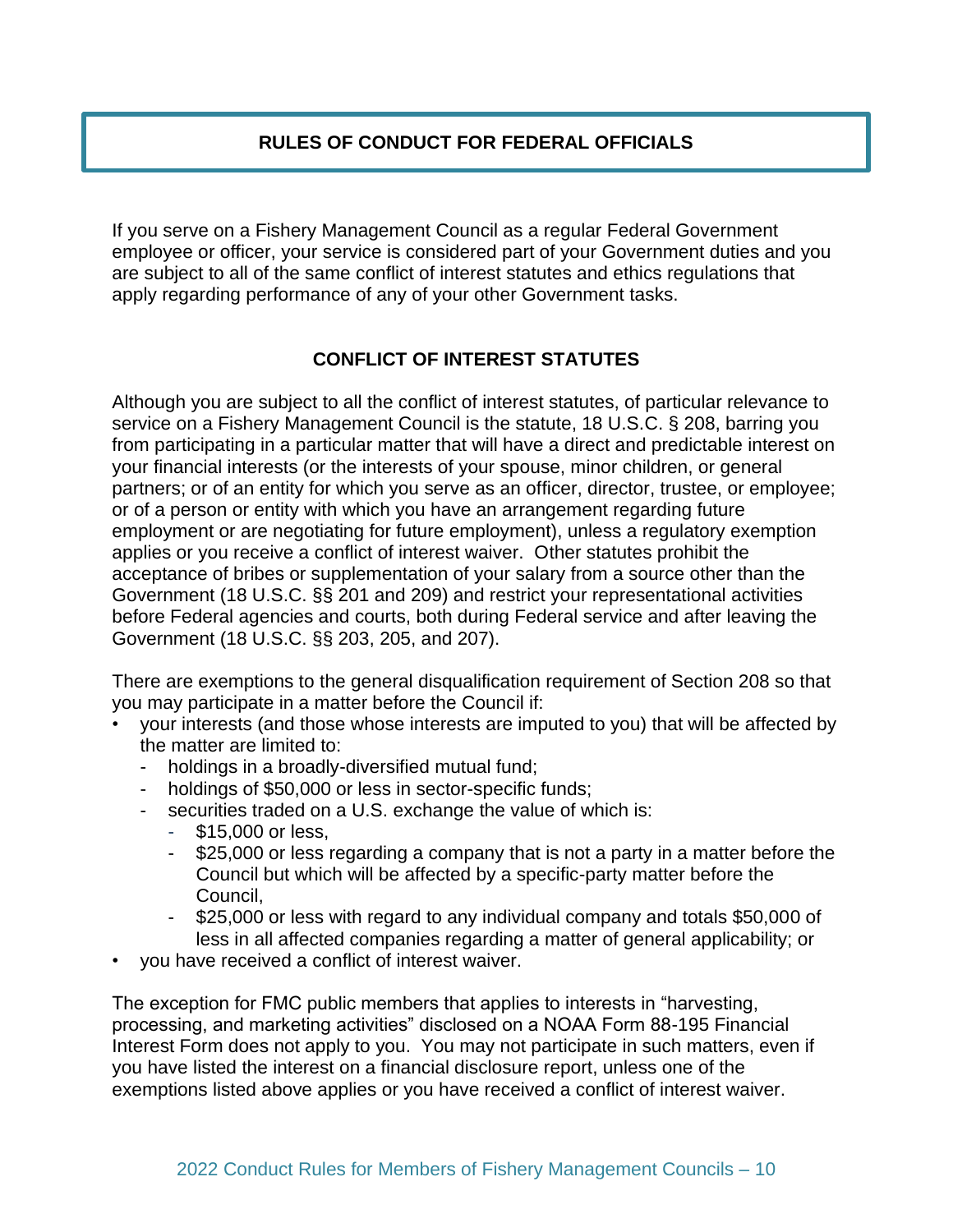# **ETHICS REGULATIONS**

You are also subject to the Standards of Ethical Conduct for Employees of the Executive Branch or similar rules for members of the armed services.

Of particular relevance for service on the Council. if you are a civilian employee, are regulations in the Standards of Conduct which provide that you may not:

- accept gifts from persons who are regulated by the Council with which you serve or who have interests in Council actions, or accept gifts that are offered because of your Council position;
- participate in matters involving specific parties that would affect the financial interests of a member of your household;
- participate in matters involving specific parties if one of the parties is, or is represented by, a person with whom you have a "covered relationship," including a person with whom you have or are seeking business relations; a close relative or household member; the employer (or prospective employer) of your spouse, parent, or dependent child; a recent former employer; or an organization in which you are an active participant;
- engage in non-Federal activities that would conflict with your Council duties; or
- use Government resources, including Council resources, for unauthorized purposes.

There are a number of exceptions to these basic restrictions. Furthermore, some departments and agencies, although not the U.S. Department of Commerce, have supplemental ethics regulations. You are subject to the supplemental ethics regulations issued by your agency. You should seek advice from an ethics official of your Federal agency if you have a question about any conduct rule or its application to a particular situation.

Both civilian employees and uniformed service officers are also subject to restrictions on engaging in some political activities, although the restrictions vary. All Federal officials serving on a Council, both civilian and uniformed service, are barred from engage in political activities while on duty, including periods you are engaging in Council activities; using Government resources for political purposes, including Council resources; and using the authority of your position to affect an election, including your authority as a member of a Council.

In addition to these Federal rules, under Council-specific regulations, like other Council members, you may not participate in matters primarily of individual concern and you may not engage in criminal, infamous, dishonest, notoriously immoral, or disgraceful conduct.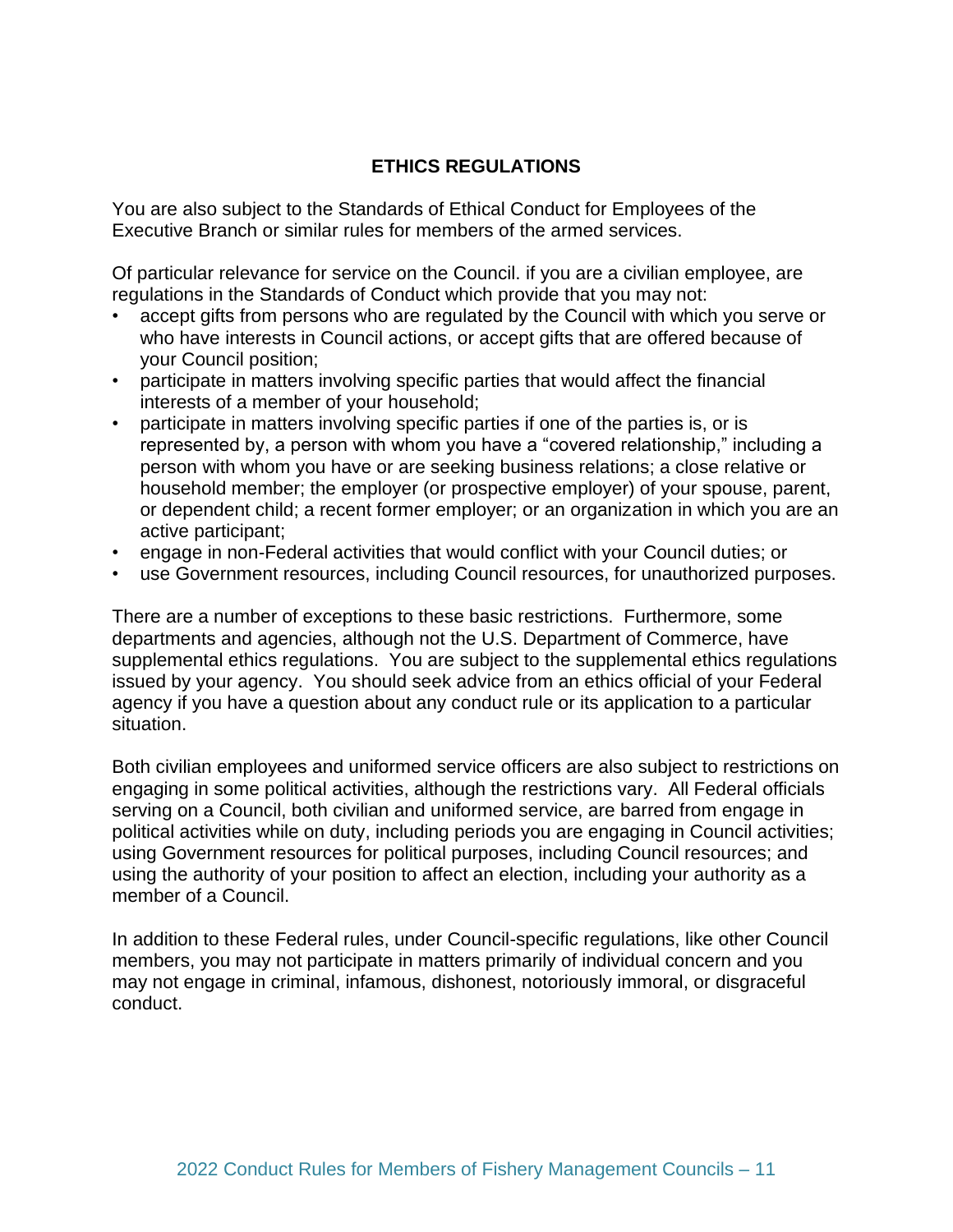# **RULES OF CONDUCT FOR STATE GOVERNMENT OFFICIALS**

If you serve on a Fishery Management Council as an employee or officer of a state government, you are not subject to the Federal conflict of interest statutes or conduct regulations that apply to Federal Government officials. However, you are subject to any state statutes or regulations that apply to your conduct as a state official.

# **COUNCIL REGULATIONS**

In addition to any restrictions that apply under state ethics laws, Fishery Management Council regulations provide that you may not:

- pay, offer, promise, solicit, or receive from any person, firm, or corporation a contribution of money or anything of value in consideration of either support or the use of influence or the promise of support or influence in obtaining for any person any appointive office, place, or employment under the Council;
- use or allow the use, for other than official purposes, of information obtained through or in connection with your Council service that has not been made available to the general public;
- engage in criminal, infamous, dishonest, notoriously immoral, or disgraceful conduct;
- use Council property for other than official business;
- participate personally and substantially in a matter primarily of individual concern; or
- participate in any matter of general public concern that is likely to have a direct and predictable effect on your financial interests.

Prepared by the

Ethics Office – Office of the General Counsel – United States Department of Commerce 202-482-5384 – [ethicsdivision@doc.gov](mailto:ethicsdivision@doc.gov) – [www.commerce.gov/](http://www.commerce.gov/)ethics – May 24, 2021